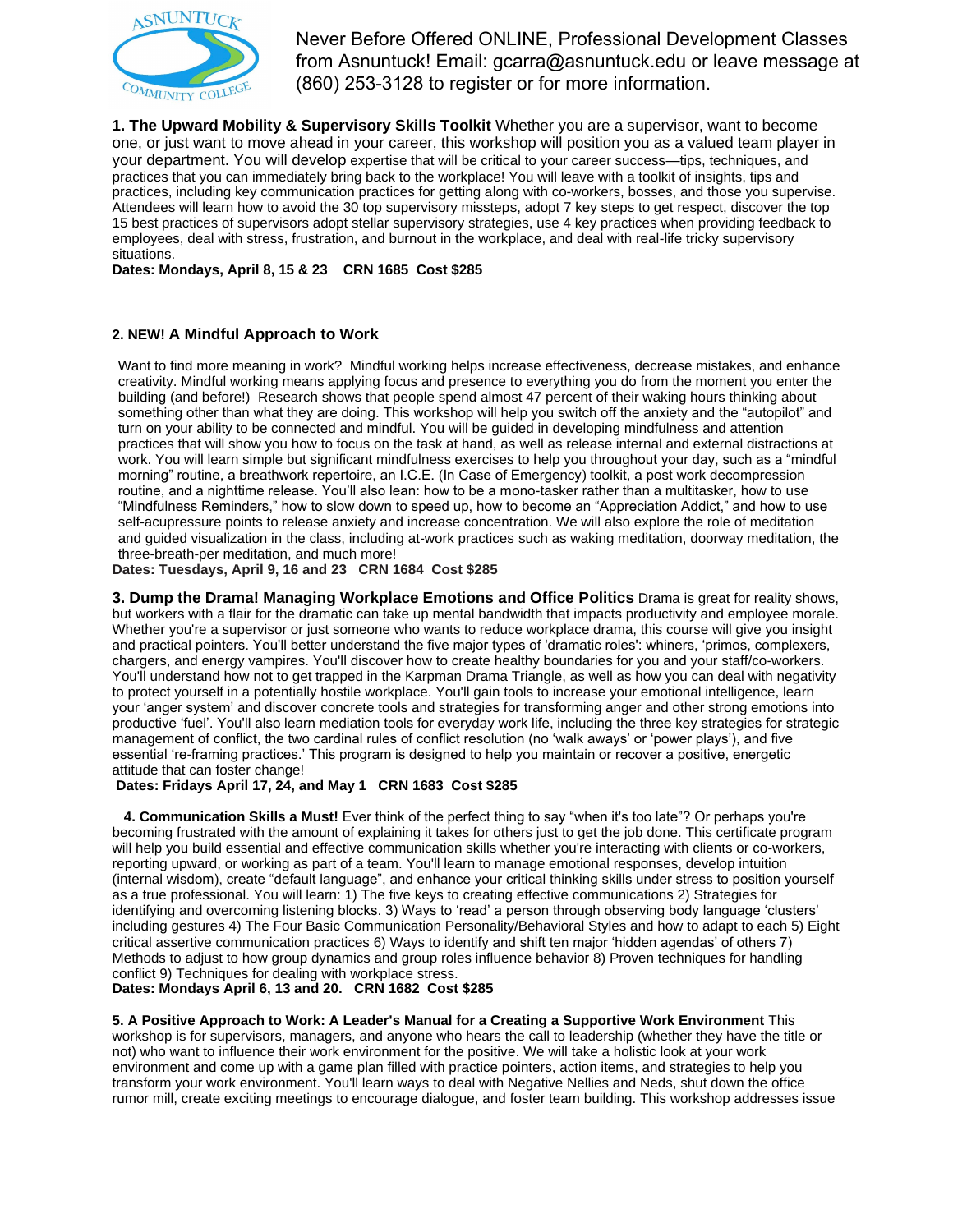specific to working for state government, such as how to lead through challenging times and periods of change. You will leave with a toolkit of strategies and best practices that really work. Email support is provided after the class from the instructor to help students implement action plans.

**Dates: Tuesdays, April 7 and 14 and Wednesday, April 22. CRN 1681 Cost \$285**

### **6. Train The Brain! Decrease Work Anxiety and Increase Productivity**

Neuroplasticity is the concept that the brain is plastic and changeable. Your brain is designed to learn, grow, and rewire itself throughout life. The key: using your brain's neuroplasticity to create new habits that will enhance the quality of your professional and personal life. You can activate your brain's "delete button" to change your unwanted behavior, thinking, and emotions. In this highly interactive workshop, you will learn the ten fundamentals of neuroplasticity as you "lay down new wiring" for the brain that will help you throughout your career and into retirement. You will learn about "The Seven Minute Solution" and how to develop micro-habits, discover how to stop "picking fights "with your mind, and practice ways to use tools such as mindfulness and focus to decrease worry and anxiety. Participants will develop a Neuroplasticity Plan with action and "non-action" steps to create a more meaningful and productive life.

## **Dates: Tuesdays, April 21, 28, and May 5 CRN 1680 Cost \$285**

## **7. Be Your Own Coach, Cheerleader, and Change Agent**

This workshop will show you how to coach yourself toward progress and success by delivering powerful insights and techniques to make self-coaching a way of life. You will learn how to employ "power questions" and the process of inquiry to clarify thinking and help in your decision-making process. You will also learn to better understand emotional intelligence in your journey toward improving both professional and personal relationships. This class will provide you with techniques for initiating and managing change, and help you develop a mindset that guarantees the progress you're looking for. Coach yourself to your next breakthrough. By the end of this course, you will: 1) Learn how to actively coach yourself through change and challenge 2) Understand how to develop a more powerful, realistic approach to life and career success through life alignment and life balance 3) Learn how to make better choices about work, self-improvement, and overall well-being 4) Understand how to align your goals and objectives with who you really are 5) Learn how to use self-coaching techniques to manage through chaos and persevere through uncertainty.

## **Dates: Thursdays, April 23, 30 and May 7 CRN 1679 Cost \$285**

**8. ALL ABOUT GRAMMAR AND PUNCTUATION** Are you semicolon savvy? Comma confident? A grammatical guru? If not, this workshop can help you gain a working knowledge of grammar and punctuation that will increase your writing and editing skills. More than a mere recitation of rules, this workshop is painless and practical—and maybe even a little fun! It's focused on providing you with the grammar and punctuation tools you need. You will learn the 20 percent of the rules writers use 80 percent of the time—and where to easily find the rest of them. Led by a professional writer, this workshop will also reveal your recurring errors and show you how to eliminate them forever! You will leave with a mastery of everyday grammar and punctuation rules, a list of resources and websites to help you at work, and a new confidence when it comes to writing and editing. *Note: This course will be held in a computer classroom.*

#### **Dates: Wednesdays, April 29 and May 6 CRN 1678 Cost \$285**

**9. Taking Minutes & More: Everything an Admin Needs to Know** Great admins are the 'glue' of the office. This course looks at key responsibilities of admins, that will help you 'climb the ladder' to success. Taking minutes. Check. Editing for clarity, grammar, and punctuation. Check. Streamlining office procedures. Check. Writing effective emails. Check. This course will give you practical tips and pointers for everything from organizing meetings to providing excellent customer service to developing great team skills. You'll learn the five keys to becoming a great listener, ten tips for learning names quickly, a five-step process for handling difficult people, and dozens of 'shortcuts for secretaries' that will help you manage the flow of an office.

## **Dates: Tuesdays, May 12, 19, and 26 CRN 1677 Cost \$285**

**10. Always Know What to Say When Handling Workplace Communication** Ever think of the right thing to say when it's too late? Or perhaps you say nothing at all, because you're worried it will come out wrong. This workshop will put the words on the tip of your tongue, showing you how to strategize and script solutions to the toughest workplace communication problems. Loosely based on the book "Lifescripts" by Stephen M. Pollen and Mark Levine, this workshop will provide plenty of insight on how to effectively communicate while dealing with difficult workplace situations--from asking for a deadline extension to attending to matters of hygiene with someone you supervise to interacting effectively with an angry client. You will learn key phrases, statements, and questions that will help open the doors to communication, as well as learn strategies to adopt and statements to avoid. This workshop will provide plenty of practice sessions so that "knowing what to say and how to say it" will become an acquired skill you can rely on. You will learn: The ten magical phrases, four sure-fire strategies to gain cooperation, the four basic